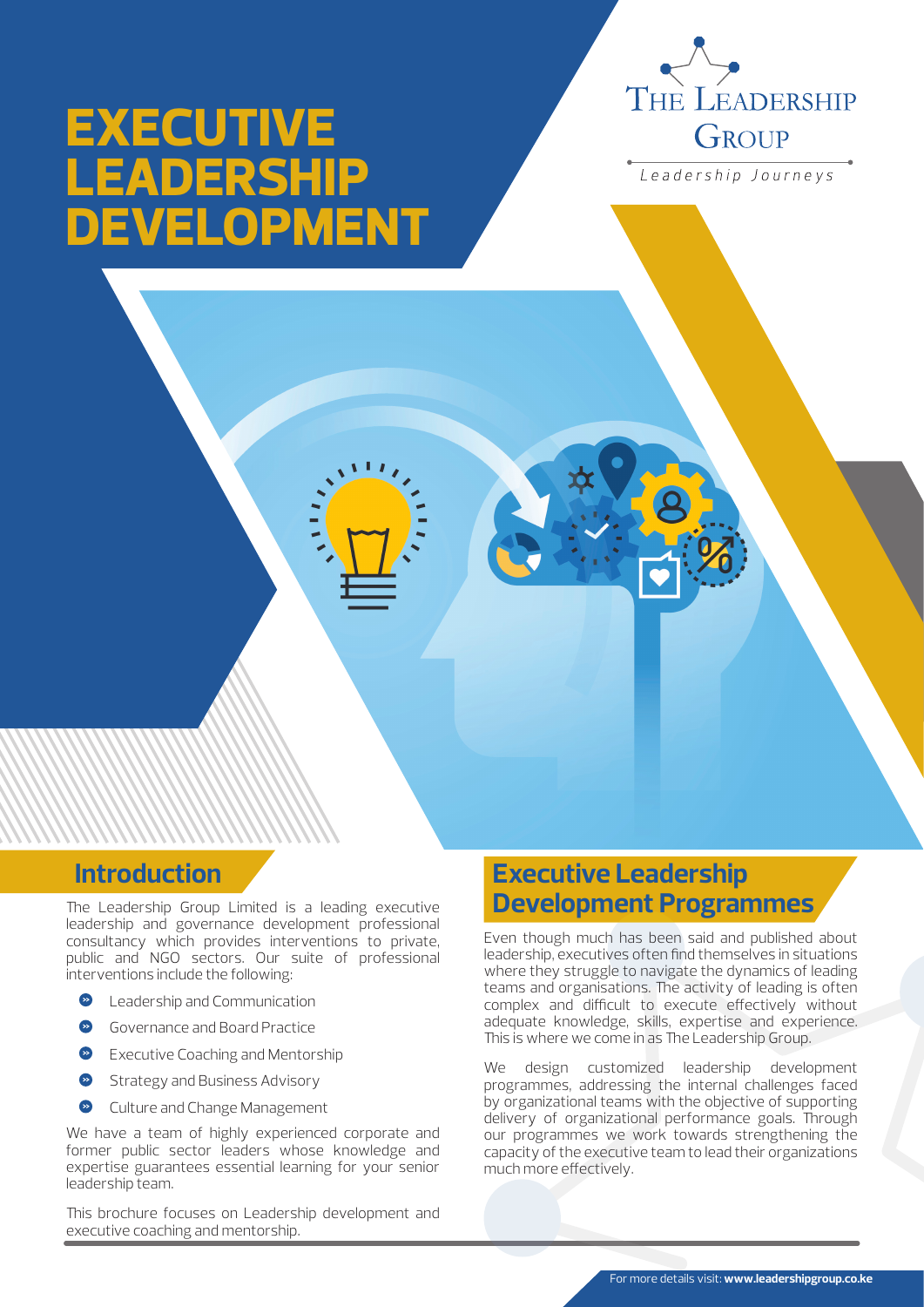## **Leadership Development Programme Design & Delivery**

We design custom-made leadership development programmes as follows:

### **Executive Interviews:**

We hold one-on-one meetings with key members of the senior leadership to understand the pain points within top leadership.

### **Leadership Survey:**

We conduct an online leadership survey involving prospective participants in the programme to obtain their views and perspectives about the state of leadership in their organization, challenges and issues.



## **Agenda and Content Development:**

We work with the senior leadership to develop a programme agenda/outline that speaks to the issues identified during interviews and the online survey and then proceed to develop insightful and enlightening content.



#### **Programme Delivery:**

We deliver the leadership development programme through an interactive and reflective approach using a combination of tools including PowerPoint presentations, instructor—led learning and case studies.

*Our programmes provide participants with practical and immersive leadership experiences*





Dr. Martin Oduor-Otieno

Leadership Development Expert, Executive Coach and Business Advisor



Kepha Moreno Bosire

Consultant in Corporate Affairs, Stakeholder Relations, Communication and Corporate Social Responsibility



Dr. Percy Opio Consultant in ICT, Strategic Leadership and Organizational Strategy

The Leadership Group has access to a pool of experts who are available to support our programmes whenever needed.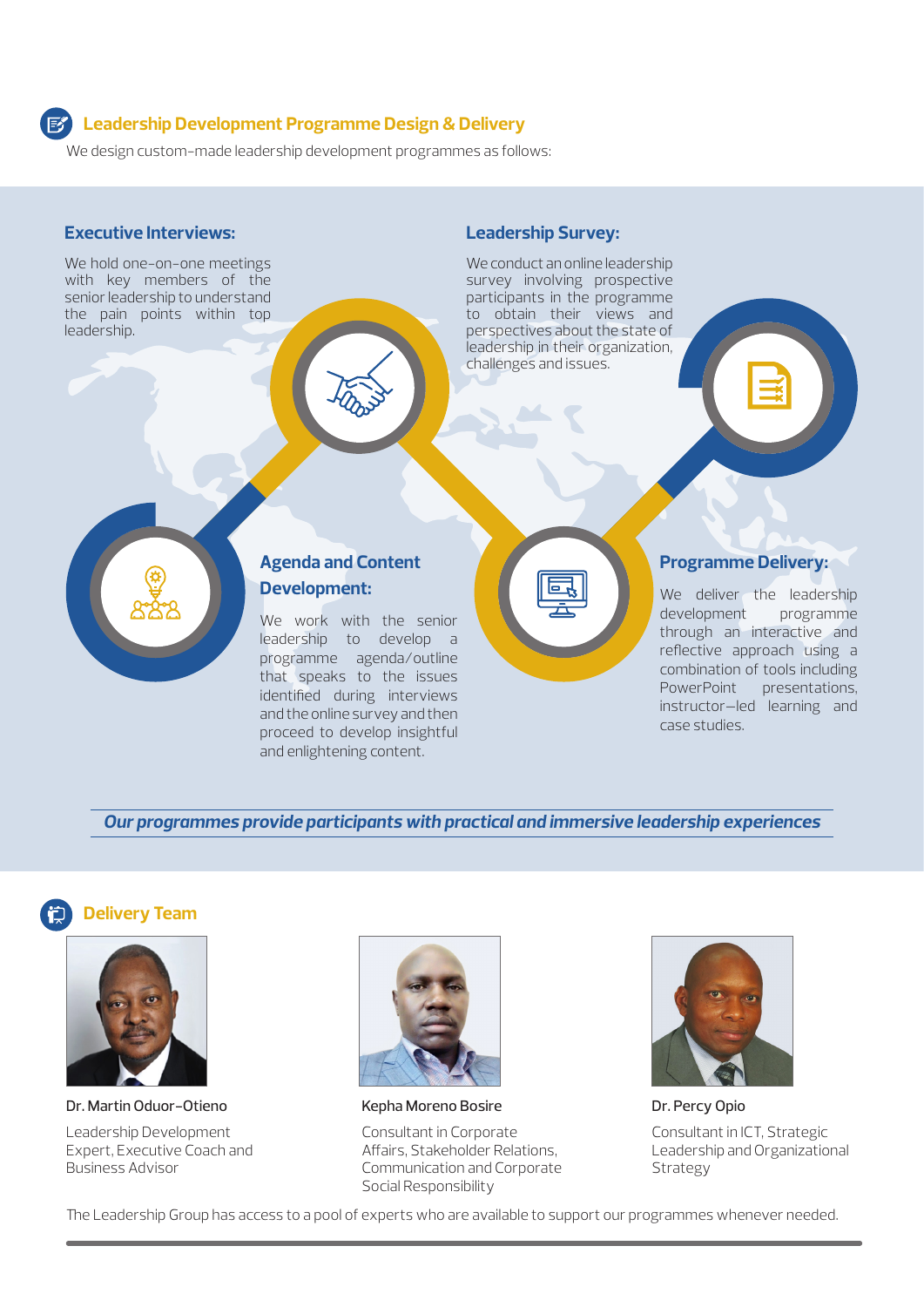# **Executive Coaching & Mentorship**

The International Coach Federation, ICF, defines coaching as a *"partnership with clients in a thought-provoking and creative process that inspires them to maximize their personal and professional potential."*

The Leadership Group has ICF-accredited executive coaches led by our team Leader, Dr. Martin Oduor-Otieno, available to work with your executive team members in pursuit of leadership excellence.

## **Pre-requisites to the Coaching Programme**

**Chemistry Meeting:** The Coach will meet with the prospective client and hold general conversations leading to a shared understanding of possible objectives, roles and responsibilities and a timetable of the coaching exercise.

**The Coaching Programme:** The coach will adopt a one-on-one coaching method. One-on-one executive coaching is a combination of a supportive exchange between the coach and client, a rigorous commitment to goals, respect and openness. It provides a rare opportunity for the client to participate in a journey of self-discovery, building awareness, taking responsibility and exploring options.



Martin Oduor-Otieno, CBS Executive Coach



**Review and Reporting:** The coach will compile and share with the Client (and sponsor where applicable) mid-programme and end-programme review reports clearly indicating: observations made during the coaching process and experience with the coaching client, the progress made in achieving the objectives of the coaching engagement, noted improvements in the client's executive leadership perspectives and disposition and any recommended further interventions.

The coaching programme is illustrated in the diagram below:



Leadership assessments are available as an optional tool should our clients so require.

#### **Profile of our Executive Coach**

**Martin is an ICF-accredited coach with the following coaching credentials:**

**Academy of Executive Coaching (AoEC), UK**

Practitioner Diploma in Executive Coaching

**International Coach Federation (ICF)**

Associate Certified Coach (ACC) credential

**KAISER Leadership Solution** 

Leadership Versatility Index Certification

**Hogan Assessment Systems Inc.**

Hogan Assessment Certification – HPI, HDS, MVPI



 **info@leadershipgroup.co.ke**





 **+254 722 314 986**

**www.leadershipgroup.co.ke**